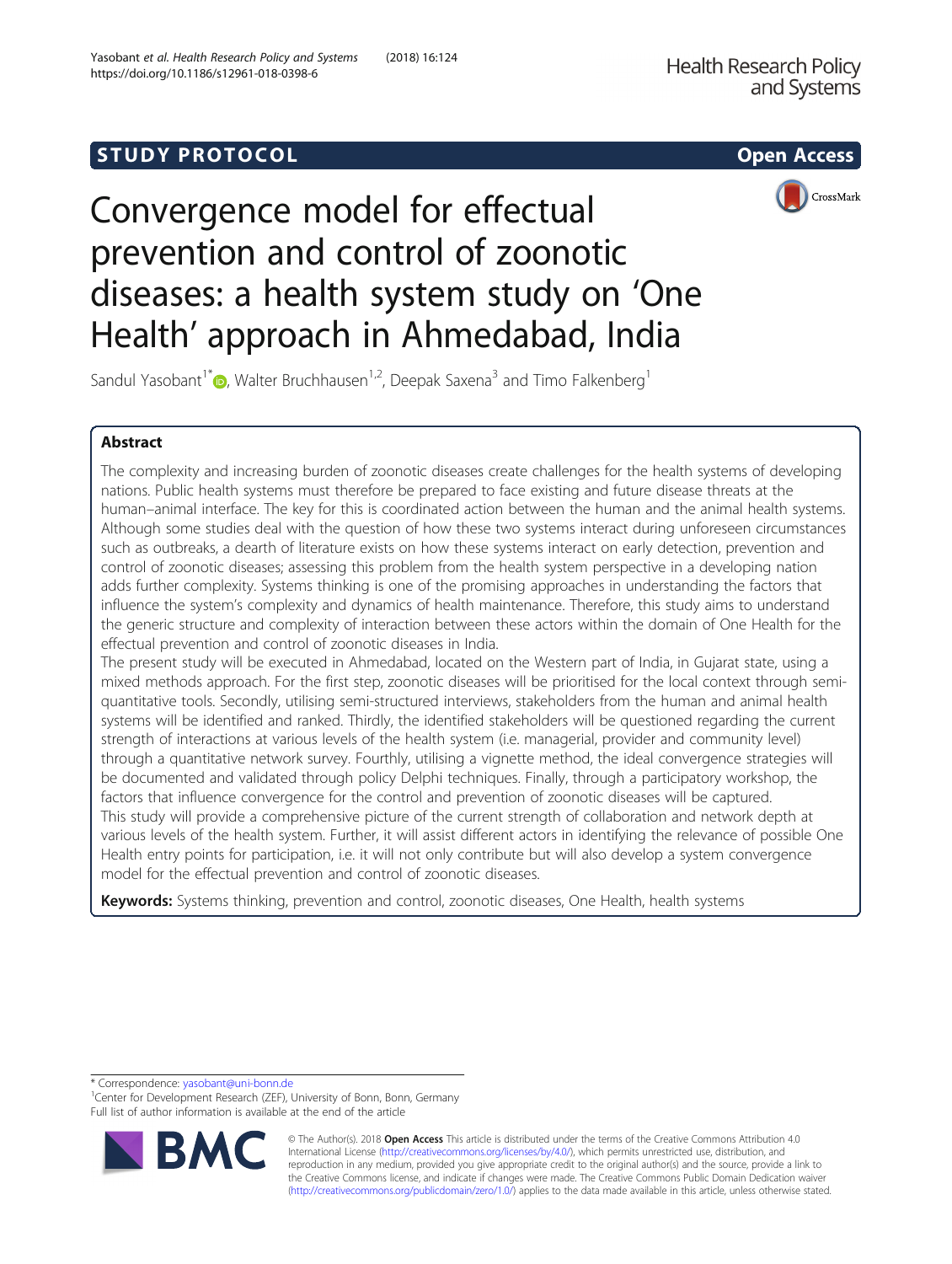# Introduction

The research literature cites an increasing burden of emerging, re-emerging and endemic zoonotic diseases that are attributed to complex linkages at the human–animal–ecosystem interfaces [[1](#page-7-0), [2](#page-7-0)]. The One Health approach, which recognizes that the health of people is connected to the health of animals and the environment, is the most appropriate approach for the sustainable management of zoonotic diseases [[3](#page-7-0)], as well as for their prevention and control [[4](#page-7-0)–[6](#page-7-0)]. At both the national and global levels, an increasing trend can be witnessed towards One Health approaches in order to tackle the challenges of zoonotic diseases in the most effective way [[7](#page-7-0)–[9](#page-7-0)]. Various challenges, such as the complex nature of zoonotic diseases as well as the limited resources of developing countries, make implementation of the One Health approach more crucial [[2](#page-7-0)]. As the One Health approach focuses on collaboration with various stakeholders, its implementation represents a complex process for health systems, especially for those with feeble structures in developing nations [[10](#page-7-0)–[12\]](#page-7-0).

The operationalisation of the One Health approach endures challenges in both developing and developed nations [[13](#page-7-0)–[15](#page-7-0)] due to the lack of a shared vision and culture, which should be more collaborative and accommodative of all sectors concerned with the human–animal interface in health. Furthermore, this approach can only be successfully operated if backed by enabling governance structures with clearly defined roles and responsibilities for each sector [\[15](#page-7-0), [16](#page-7-0)]. Available evidence also indicates that the collaborative efforts between physicians and veterinarians in communication, sharing of public health knowledge and research settings could do much in managing and controlling zoonoses [[17](#page-7-0)–[19](#page-7-0)].

Our literature review indicates three different types of collaboration and partnerships for implementing One Health. The first type is 'solution-based' collaboration [[7\]](#page-7-0), i.e. joint outbreak management or planned integrated health services like the case of the Chad joint immunisation programme [[20](#page-7-0)]. Here, solving a defined problem, e.g. difficulties in controlling an acute epidemic or in reaching remote populations for preventive interventions, is the starting point for joint action between human and animal health services. The second type is 'third-party based' collaboration [\[21\]](#page-8-0), i.e. establishing a third party that can act as a knowledgeable or trusted intermediary between the stakeholders, for example, the strategic framework of the Bangladeshi One Health secretariat [[22\]](#page-8-0). The third type is the most sustainable kind of collaboration, based on respective level (individual level, population level or research level) collaboration [[10\]](#page-7-0). Establishing such a 'level oriented' collaboration requires a profound understanding of the complexity of the respective health systems, especially in a country like India, with its lack of existing or effective mechanisms to bring together the stakeholders who need to be involved in zoonoses research or control management [[23](#page-8-0)–[25](#page-8-0)].

To build resilience in the health system, efficient resource allocation is vital  $[26]$  $[26]$ . Systems thinking has been tested and proven a successful approach for understanding the complexity and dynamics of health networks [[27](#page-8-0)–[30\]](#page-8-0). General systems theory is also anchored in the One Health approach [\[31](#page-8-0)]. Essentially, systems thinking is an approach to problem solving and designing solutions, where the role and mutual influence of stakeholders and context is unclear [\[28](#page-8-0), [32,](#page-8-0) [33](#page-8-0)]. With an axiomatic approach, systems thinking can complement the linear and reductionist approaches by permitting the testing of new ideas in social systems [[29\]](#page-8-0). In systems thinking, an organisation and its respective environment (context) are viewed as an entangled whole of interrelated and interdependent parts rather than separate entities [\[29](#page-8-0), [34\]](#page-8-0). This takes into account the structures, patterns of interaction, events and organisational dynamics as components of larger structures, helping to anticipate rather than react to events, and to prepare better for emerging challenges.

Therefore, this study aims to understand the generic structure and convolutedness of interaction between the various sections of the human and animal health systems within the domain of One Health for an effective prevention and control of zoonotic diseases in India. More specifically, it aims to build an understanding of how the various sections within the human and animal health systems are currently interacting. Further, the study will attempt to document the factors facilitating or hampering the development of effective convergence between these two health systems in Ahmedabad, India.

The specific research objectives are:

- 1. To identify the major zoonotic diseases of public health importance in Ahmedabad city
- 2. To identify and categorise the stakeholders within the human and animal health systems responsible for prevention and control of zoonotic diseases in Ahmedabad city
- 3. To examine the current strength of collaboration between the identified stakeholders at various levels of the health system
- 4. To develop new convergence strategies for effective prevention and control of zoonotic diseases
- 5. To document the factors that influence enhancing convergence between the human and animal health systems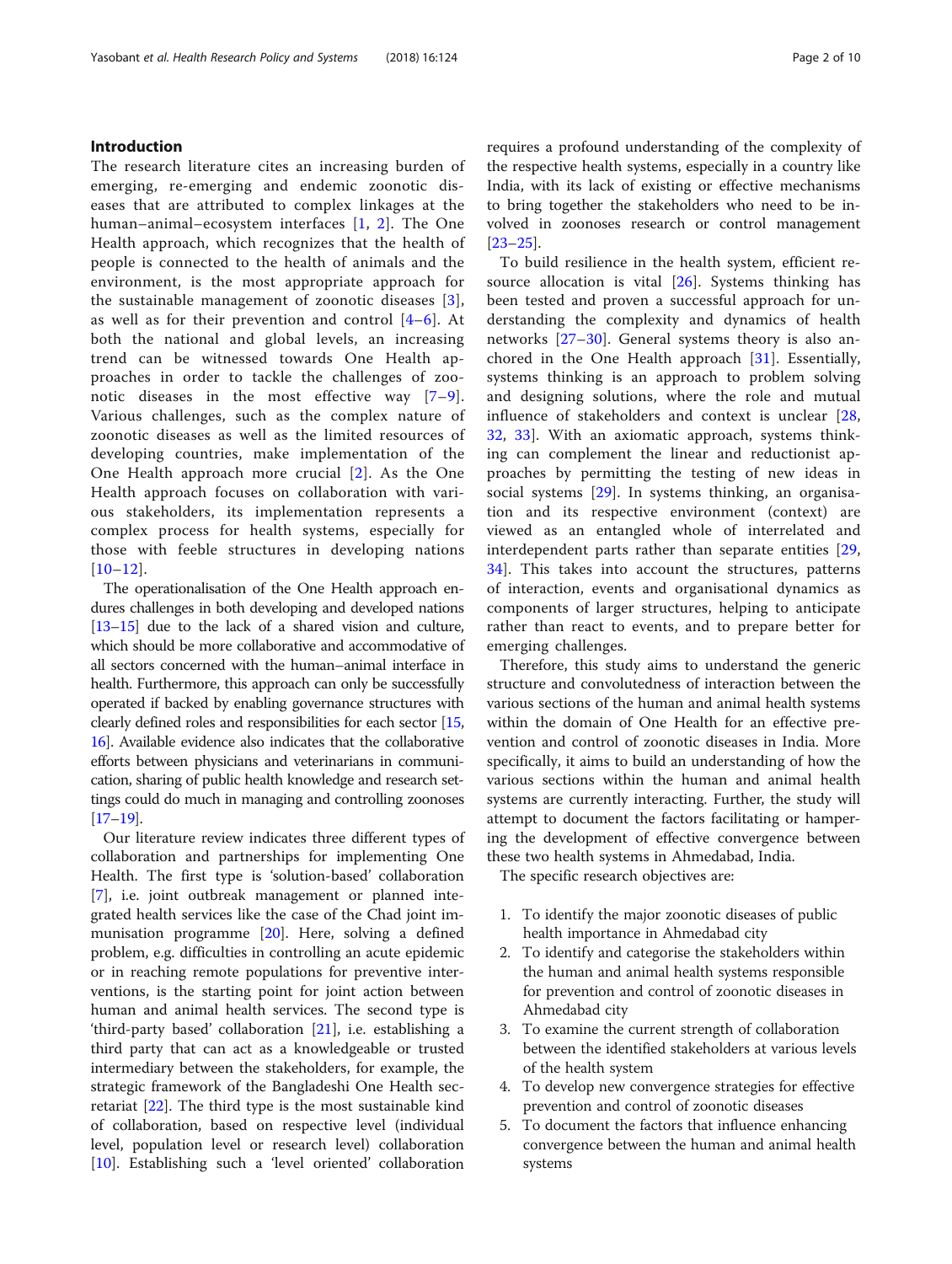# Methods

# Study design

This study entails a mixed methods approach consisting of both quantitative and qualitative data collection (interviews, survey and participatory workshops).

# Study setting

This study will be implemented in the city of Ahmedabad. It is the seventh most populous city in India and the largest city of the Western state of Gujarat, India [[35\]](#page-8-0). It is located on the banks of the Sabarmati River with a population of  $7,650,000$   $[36]$  $[36]$  $[36]$ .

The Union Ministry of Health and Family Welfare at central level governs human health in India. In each State, there is a State Department of Health and Family Welfare that is headed by a State Minister and a Secretariat under the charge of the Secretary/Commissioner (Health and Family Welfare). The Indian health system consists of both allopathy and AYUSH (Ayurveda, Yoga, Unani, Siddha and Homeopathy). There is a three-tier system, wherein the primary level includes village teams, sub-centres and primary health centres, the secondary level is composed of community health centres and sub-district hospitals, and the tertiary level consisting of district hospitals and medical colleges to provide rural healthcare. In contrast, the urban health system relies upon urban health centres and medical colleges [\[37](#page-8-0)]. Animal health is one of the subjects of the Department of Animal Husbandry, Dairying and Fisheries under the Ministry of Agriculture. In all districts there are Offices of Deputy Director of Animal Husbandry or Assistant Director of Animal Husbandry, directing veterinary dispensaries, branch veterinary dispensaries, mobile veterinary dispensaries, first aid veterinary centres, etc.

Specifically in Ahmedabad, human health services are controlled by two different governance systems, i.e. urban health governed by the Department of Health at Ahmedabad Municipal Corporation and rural health governed by District Panchayat of Ahmedabad district. The rural areas of Ahmedabad have one district hospital, six community health offices and 36 primary health centres [\[38](#page-8-0)], whereas the urban areas of Ahmedabad have six urban health centres, six medical colleges and one homeopathy college as well as being well facilitated by private companies for human health [\[35](#page-8-0)]. Similarly, animal health is controlled by the Cattle and Nuisance Control Department under Ahmedabad Municipal Corporation for urban areas and the Department of Animal Husbandry under District Panchayat for rural Ahmedabad. There are 26 veterinary hospitals and 17 primary animal treatment centres, which are available throughout the rural part of Ahmedabad [[38\]](#page-8-0) compared to only four veterinary dispensaries across the city. Healthcare provision by trusts (non-profit agencies) and profitable private sector facilities are also available widely to contribute towards animal healthcare in the city.

#### Research design

The analytical framework (Fig. [1](#page-3-0)) illustrates the research design of the study. The study will begin with prioritisation of zoonotic diseases of public health importance in Ahmedabad city (Objective 1). The system exploration will commence by defining and categorising the stakeholders in order to understand the influence of the various actors in the health system(s) (Objective 2). This will be followed by assessing the strength of the current interaction and the collaboration strategies through a network survey (Objective 3). After having analysed the system actors and their current level of interaction, the possible ways to further develop the systemic interaction will then be analysed through a vignette approach, which will be validated through the policy Delphi method (Objective 4). Finally, based on the consensus documented throughout the previous phases, the factors essential for developing the convergence will be captured through a participatory workshop. A sensitivity analysis will be conducted to conclude the important factors for developing convergence in relation to the local health system (Objective 5). The One Health entry points, which will have been explored during the previous objectives (Objectives 1–3), will be validated (Objectives 4 and 5) further through qualitative (vignette) and quantitative (sensitivity analysis) approaches.

The system convergence model from this study will be a qualitative system model, generally used to explain the system's internal feedback loops to make its relationships easier to understand. This approach has also been successfully employed to enhance the development of health policies and programmes [[39,](#page-8-0) [40](#page-8-0)].

# Sample and sampling strategy

As this study consists of harmonised objectives, information from previous objectives is required to proceed to the next objective. This study will draw samples from three different strata of the health system structure, i.e. from the managerial/decision-making level, from the service provider level and from the community.

a) For the managerial level: The sampling unit for this category will be individual actors in managerial positions in either the human health or animal health system or other related environmental programmes at the city level. The purposive sampling strategy will be adapted to recruit subjects from this category. This category involves the following types of actors:

■ *Managerial actors:* Individuals working as managers, programme officers or decision-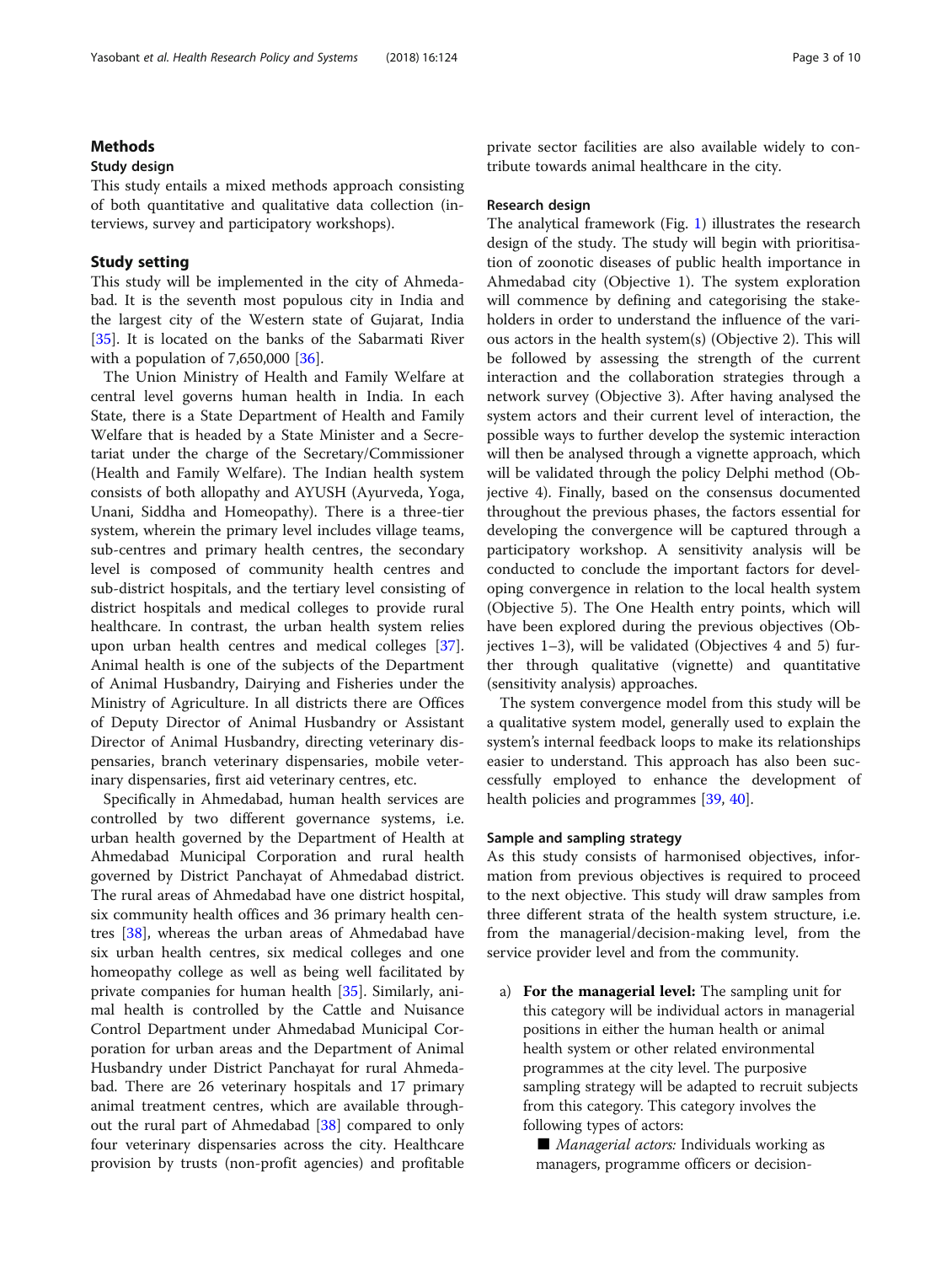<span id="page-3-0"></span>

makers, involved in the planning of human health services at the Ahmedabad Municipal Corporation or at the Animal Husbandry Department for animal health services.

■ Surveillance actors: Individuals such as epidemiologists, entomologists, statistician or managers, working in the surveillance system, i.e. Integrated Disease Surveillance Project for human health or National Animal Disease Reporting System for animal health.

- b) For the service provider level: The sampling unit for this category will be individual actors from both the human and the animal health systems who are involved in delivering health services directly or indirectly. Both the public and private sector actors will be considered for this category. The snowball sampling strategy will be applied to recruit actors within this category, as no complete list of private service providers is available. This category involves the following types of actors:
	- *Clinicians*: Physicians who are involved in managing infectious diseases or veterinarians providing animal healthcare.
	- *Laboratories:* The laboratories that are involved in conducting tests on human or animal samples for zoonotic diseases.
	- *Professional bodies:* The professional bodies such as the Indian Medical Association, Gujarat

branch, and the Gujarat Veterinary Association will belong to the key actors under this category.

- c) For the community level: The sampling unit for this category will be those individuals who have contact to both the human and the animal health systems, i.e. from households having any domestic animals (either for profit or for non-profit). The person responsible for taking care of the animals will be the interviewee for this category. In addition to this, directors of non-governmental organisations working in the community related to zoonotic diseases will be included under this category. The simple random sampling will be adapted to select the households that have contact to both systems. Initially, a list of households affected by the last zoonotic outbreaks will be obtained and then selection will be done randomly to recruit for this study.
- d) Additional sample: An additional sample of experts will be recruited for objective 4. Experts from academia, research, government, international/national agencies, etc. will be approached purposively.

# Method for objective 1

Joint prioritisation of zoonotic diseases has the potential to benefit both the human and the animal health systems, especially in resource-scarce settings. It might be of help for comprehensive planning to conduct efficient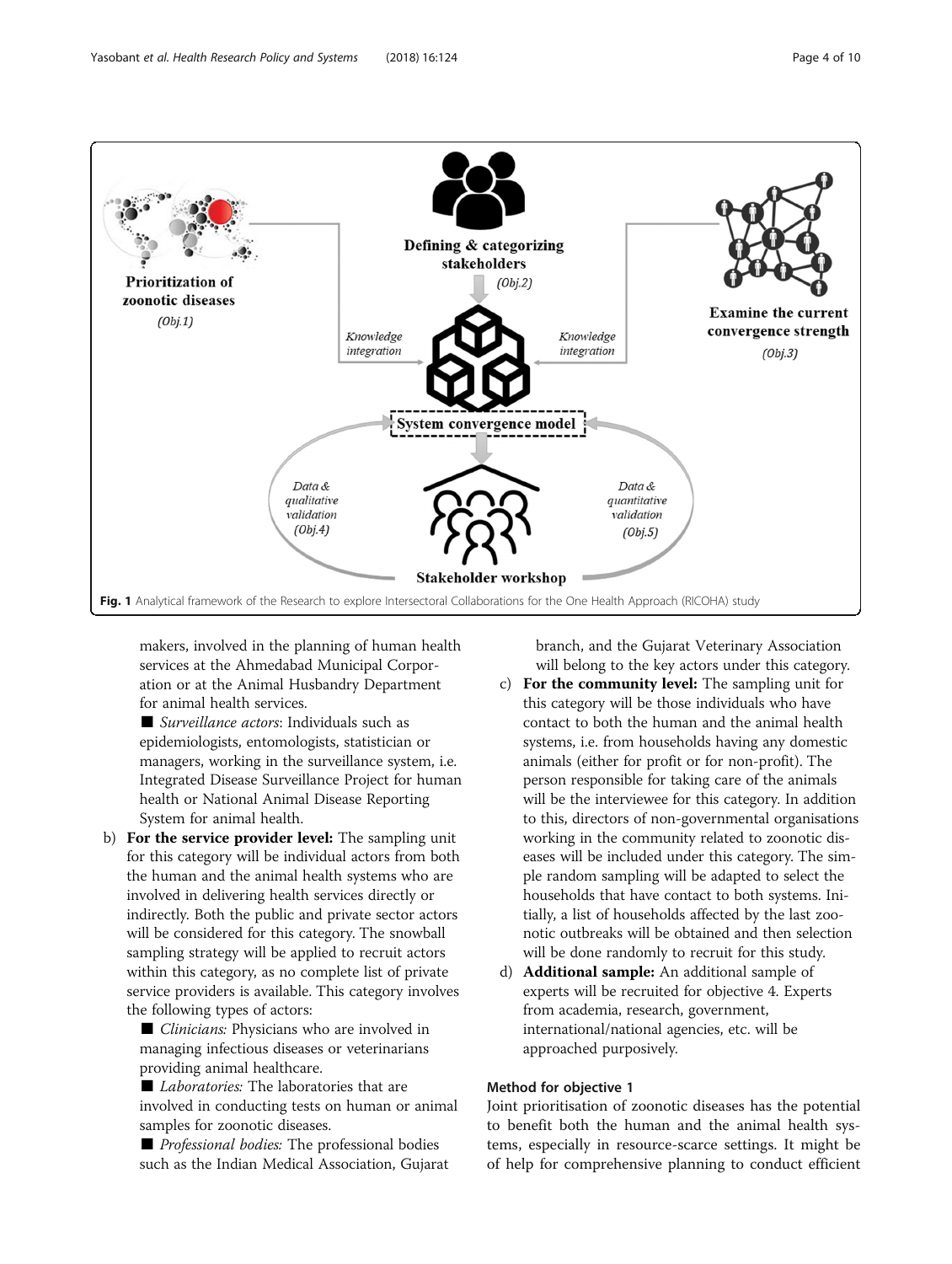and effective surveillance, develop laboratory capacity, target outbreak response and implement disease control strategies. However, prioritisation of zoonotic diseases is more important where there is a paucity of quantitative data for decision-making. Taking a collaborative approach to the priority-setting process ensures equal input from stakeholders in both human and animal health sectors, and ideally results in a ranked list of zoonoses that can inform joint efforts in areas of overlapping interest. Prioritisation of zoonoses is becoming an integral step for initiating One Health collaboration and is being implemented in both developed [[41](#page-8-0)] and developing nations [\[42\]](#page-8-0). The specific purpose of this joint prioritisation within the study is to rank the zoonotic diseases that are especially important for Ahmedabad city. Purposive sampling is proposed to recruit 10–12 stakeholders from the managerial level (i.e. both managerial and surveillance actors). A participatory workshop is planned for this objective and the guidelines from the United States Centers for Disease Control and Prevention will be followed [[43](#page-8-0)].

To prioritise zoonotic diseases in the city, a semi-quantitative tool, i.e. the One Health Zoonotic Disease Prioritisation tool developed by Rist et al. [\[43](#page-8-0)], will be adapted for this local setting. Prior to the administration of this tool, a literature review will be conducted to collect secondary information on zoonotic diseases concerning India and Gujarat, including outbreak information from the last 5 years. This tool will be administered in five steps, either through individual or group work, consisting of listing of zoonotic diseases, deciding the criteria for weighing, developing the questions under each criteria, ranking the criteria and ranking the diseases based on the criteria. These data from the workshop is planned to be analysed with help of the Analytical Hierarchy Process [[44\]](#page-8-0) and decision tree analysis to highlight the top prioritised diseases [[43\]](#page-8-0).

# Method for objective 2

Stakeholder identification is an important step for understanding the diverse actors for prevention and control of zoonotic diseases within the human and the animal health systems. Stakeholder identification is an iterative process in health system research that provides better insights into system complexity regarding roles and engagement  $[45, 46]$  $[45, 46]$  $[45, 46]$  $[45, 46]$  $[45, 46]$ . This method is used extensively in various fields of social science, e.g. identifying stakeholders for a specific project [\[47](#page-8-0), [48\]](#page-8-0).

The sample for this objective will be recruited from the managerial level (i.e. both managerial and surveillance actors) and from the service provider level. Approximately 10–12 key influential actors from both the systems will be recruited for this objective or until the saturation of responses. Semi-structured interviews will be conducted with the sampled actors. If, during the interviews, any new actors are identified, then they will be added to the stakeholders list and considered for further interviews. To understand their influence at different levels of the health system (managerial, providers, community), a quantitative ranking of actors will be applied. The ranking scale is based on the response to a question about 'high-medium-low' influence, which will be asked to each participant in order to rank other actors during the interview. In addition, the type of collaboration exercised by these stakeholders will also be documented.

Transcripts will be made the same day based on the verbatim notes from the interview. Both inductive and deductive codes will be generated; similar codes will be combined into themes [[49\]](#page-8-0). To ensure that the results are a reflection of the data, the codes/themes will be related back to the original data [\[50\]](#page-8-0). The qualitative data will be reported by using the Consolidated Criteria for Reporting Qualitative Research [\[51](#page-8-0)] after analysing through ATLAS.ti version 8 [\[52\]](#page-8-0). The stakeholder analysis will be conducted based on the Hyder model [\[53](#page-8-0)]. The final stakeholder analysis is performed as a stakeholder metric emphasising the Interest and Influence Matrix [\[54](#page-8-0), [55](#page-8-0)], which is usually implemented in workshops. However, power relationships during workshops could hinder the assessment process in the study area, so we preferred interviews to allow respondents to assess the other actors confidentially [[56\]](#page-8-0).

### Method for objective 3

To examine the strength and pattern of the current convergence between the actors, a network survey is planned. Network surveys have been extensively used not only in public health research [\[57](#page-8-0)–[59\]](#page-8-0), but also in health systems research [\[60](#page-8-0)].

All three sample categories will be applied for this objective. To recruit samples under this objective, the purposive sampling for the actors from the managerial level, the snowball sampling for the actors from the providers' level and the simple random sampling for the households will be adapted.

A structured network questionnaire will be administered to each participant. This structured network questionnaire will differ between stakeholder categories, as the actors have different roles within the system. Here, we are interested in examining the complete networks, i.e. all actors, including public and private actors from the human and animal health system. We will be applying both types of choices, namely stakeholders are chosen from a given list or by free calling, i.e. stakeholders are chosen unrestrictedly, to document the interaction with different actors within the boundary [[61\]](#page-8-0). We will administer different types of structured and pre-validated (through pilot testing) questionnaires.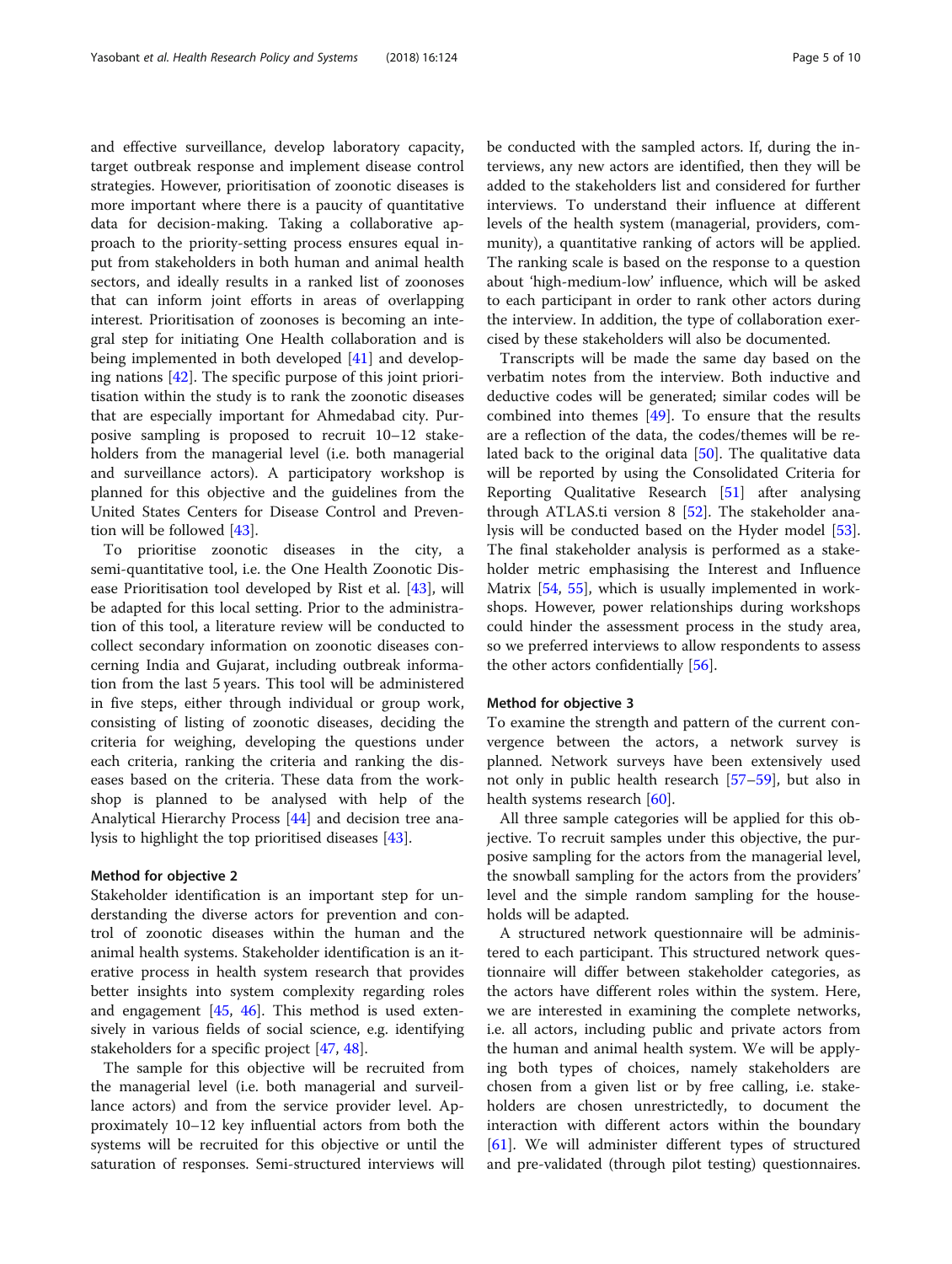The first one will include aspects of demographic information, knowledge of the system, their interaction within the category and beyond the category, and factors driving for the interaction, for the managerial and provider level actors. The network questionnaire aims to collect the frequency of contact and level of collaboration within the own system as well as with the other system [[57](#page-8-0), [59](#page-8-0)]. Collaboration will be assessed with a scale adapted from established network analytic methods [[62\]](#page-8-0). Participants will be asked to select the response that best describes the current relationship with each of the actors from different levels. In addition to this, some specific details for different actors will also be collected. The second questionnaire, which will be administered to the community households, contains some demographic details, socioeconomic information, animal handling practices, attitude towards preventive practices, and contact and experiences with both the human and animal health system during and after the outbreak and during non-outbreak periods.

To assess the current convergence points of the human and animal health system actors with their strengths we will adapt network analysis for the network data. Social network analysis provides insights into stakeholder relationships, especially the dynamics within a health system [\[60](#page-8-0)]. Social network analysis is defined as a distinctive set of methods used for mapping, measuring and analysing the social relationships between people, groups and organisations [[63](#page-8-0), [64\]](#page-8-0). As social network analysis has proved that it can be used to help understand the nature of relations between actors within a system and how these relationships influence the structure of a system  $[64, 65]$  $[64, 65]$  $[64, 65]$  $[64, 65]$ . A visualisation of the current interactions and quantified outcomes, such as betweenness, centrality, density, distance and reachability, will be the result of this analysis. UCINET version 6 [[66\]](#page-8-0) will be used for this analysis.

# Method for objective 4

Development of a convergence strategy is an iterative process exploring the best possible options for establishing horizontal collaboration between two vertical systems. In this phase, we attempt to document how convergence between the two systems could be strengthened through a vignette approach. The Vignette technique is a qualitative approach that documents the decision-making and possible convergence pattern between actors of two systems. The Vignette technique can elicit perceptions, opinions, beliefs and attitudes from responses or comments to stories depicting scenarios and situations [[67](#page-8-0)]. Vignette methods are being used not only in clinical settings [[68\]](#page-8-0) for decision-making, but also in public health settings [[69\]](#page-9-0) to solve complex issues. A semi-structured Vignette questionnaire hypothesising the ideal convergence and collaborative actions amongst the health system actors will be administered to the sampled stakeholders through face-to-face interviews. Thus, we will gather as many convergence strategies as possible through interviews and then validate these strategies to ensure their feasibility. This validation will be done through the policy Delphi technique with health system experts. The Delphi methodology was developed at the RAND Corporation in the 1950s in order to make more reliable forecasts of the future [\[70](#page-9-0)]. Though certain basic principles of procedure and selection are the same, this technique has considerably changed its applications and objectives until now. The key difference of the traditional Delphi method is that the objective is not to develop consensus but to identify the widest possible range of valid options/solutions to a policy problem [\[71](#page-9-0), [72](#page-9-0)].

The sample for this objective will be recruited from the managerial level and providers' level. All actors who will not yet have been interviewed will be sampled based on purposive sampling. Initially, 10–12 actors from each level will be interviewed; subsequently, we will proceed in recruiting new subjects until a certain saturation of responses is reached. For the policy Delphi survey, additional samples, i.e. experts from the academia, research, government, international/national agencies, etc., who have experience in policy formulation will be approached purposively. These experts are not necessarily from the study area. We will approach national policy-makers, national health mission, health policy and planning division, academia from the field of infectious diseases and veterinary science, national nodal persons from surveillance agencies, etc. We will send all documented options of potential horizontal collaboration to these experts and will seek the opinions and feedback through an online survey. We will use Survey Monkey software [\[73](#page-9-0)] to develop the online survey and invite potential health system experts via email. Participants will be asked to rank the importance of items in the grid by rating each item on a Likert rating scale  $(1-10; 1$ strongly disagree, 10 – strongly agree). They also will be asked to provide recommendations regarding any addition and/or deletions to the list of proposed items and for any other comments/suggestions. Each survey will take 15–25 min to complete, with the option to complete it over several sessions and to allow participants to review their answers prior to final submission. In case of high non-response, the investigator will personally approach these experts to document their responses through face-to-face interaction.

Vignette data will be handled like other qualitative data and will be reported using the Consolidated Criteria for Reporting Qualitative Research [[51\]](#page-8-0), after analysis through ATLAS.ti version 8 [[52](#page-8-0)]. The Policy Delphi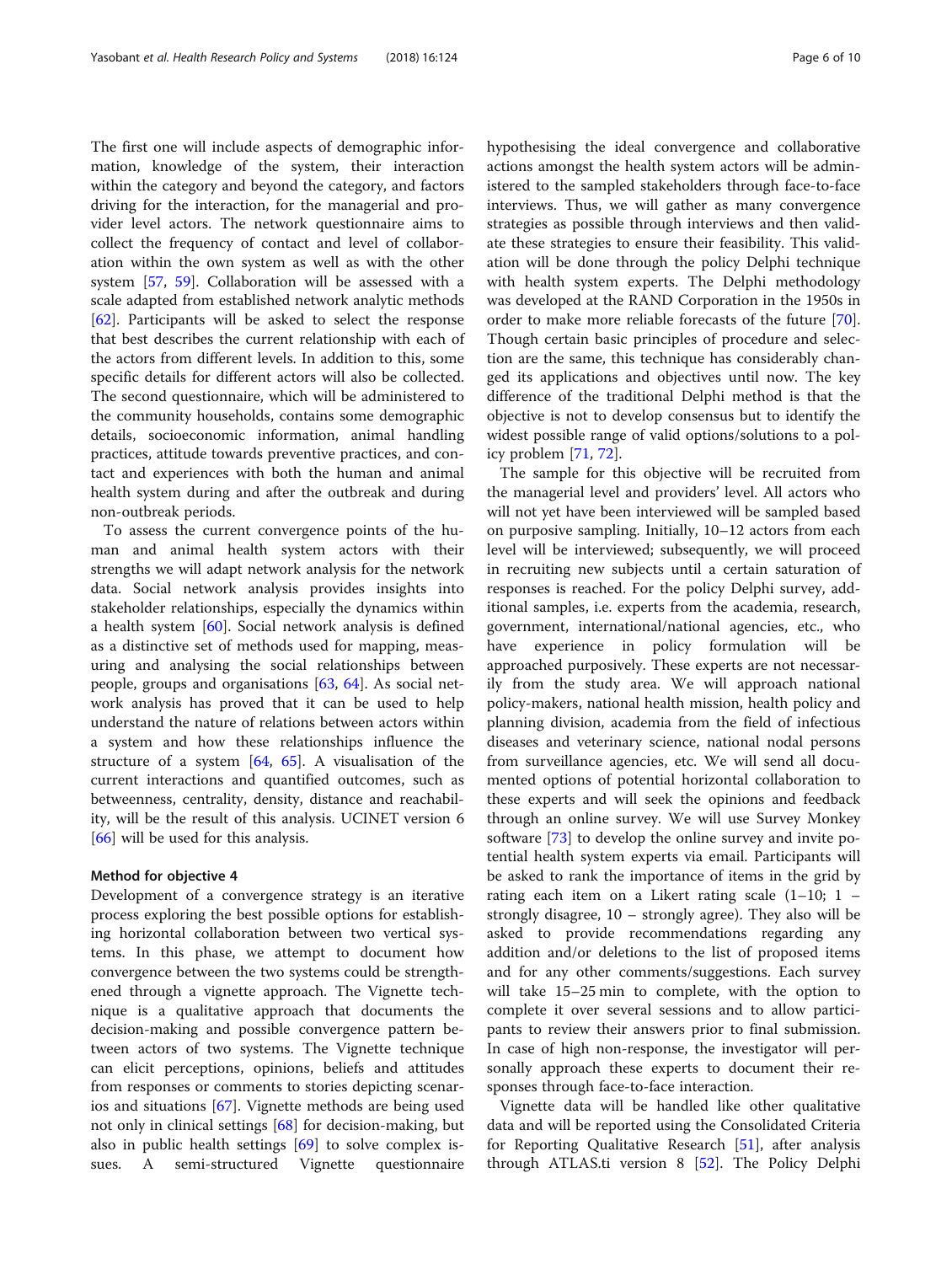responses will be in quantitative form as collected with a Likert scale as well as qualitative statements consisting of feedback, suggestions and comments. Therefore, de-identified results comprising overall scores for each item (analysed in a number of ways, e.g. percentage, mean, median, SD, range and proportions for the quantitative data and thematic analysis for the qualitative data) and narrative summary of findings, comments and suggestions will be obtained. Although most research recommends having a consensual mean score of at least 7 out of 10 in the Delphi survey to be included for further consideration, at this point we are not fixing any strategy for the same. After obtaining all responses, we will decide the consensual mean score cut off for inclusion criteria. Finally, a ranking of item importance will be made to rationalise the number of items and model this according to the CONSORT statement and TIDieR checklist for consistency [\[74](#page-9-0), [75](#page-9-0)]. Final options from this survey outcome will be considered to develop a system convergence model and will be presented through a graphical system figure.

### Method for objective 5

To address this objective, participatory stakeholder workshops are planned to capture the factors essential for convergence. This participatory method is well established in public health research for various purposes [[76\]](#page-9-0); herein, we will employ it to capture the factors that play a role between the health systems to develop a convergence.

Approximately 10–12 actors, who have previously attended the prioritisation workshop from the managerial and the providers' level, will be recruited for this objective. The workshop will provide the most important input for the analysis. It is highly important that all stakeholder groups are adequately represented and get an equal voice during this process. During the workshop, all stakeholders will be briefed about the aim of the workshop and will be presented with the findings of the previous objectives. The workshop will consist of three phases, as described below.

■ *Phase I:* Describing the system (system image, system problems), setting up the variables of interplay (acquisition of hard or soft variables with a description) and criteria matrix (check the representativeness of variables from a system viewpoint)

■ *Phase II:* Consensus effect matrix (define and assess variable interlinkages) with the role of variables (evaluate and systematic role allocation of variables) ■ *Phase III:* Cause–effect system (visual representation of variable linkages) with system model (selecting and analysing relevant feedback loops)

To begin the brainstorming and listing of the health system factors, these elements need to be categorised into aggregate variables. The Sensitivity Model<sup>®</sup> [[77\]](#page-9-0) provides a tool (Criteria Matrix) to ensure the variable set is representative of the system. It should be noted that the Sensitivity Model<sup>®</sup> is not set up linearly, so that the choice of variables and their definitions can be altered during any stage of the process. Ultimately, a set of 20 to 30 variables influencing convergence, such as human resources, common budget, knowledge about zoonoses, etc., should be defined. Information from the brainstorming can flow into variables as qualitative inputs; additionally, both quantitative and qualitative data is entered during discussion. During the next stage of the workshop, the participant group will be divided into 3–4 sub-groups. Each sub-group needs to complete the Cross-Impact-Matrix of the Sensitivity Model<sup>®</sup>, where the strength of impact between the various system variables is determined. The results of the sub-groups are then discussed and a consensus Cross-Impact-Matrix is created. During this stage, some variables may be redefined to ensure consensus. The Sensitivity Model<sup>®</sup> utilises the data from the Cross-Impact-Matrix to determine the systemic role of each system variable. The next workshop stage requires the development of the Effect System, which is similar to the Cross-Impact-Matrix but does not focus on the strength of impact but the direction. This step is highly important, as the Effect System forms the basis for the identification of the regulating feedback system. The Sensitivity Model<sup>®</sup> provides a tool to visualise the relationships between the various variables and aids with the analysis of the feedback system. The resulting Effect System forms a key output and enables the identification of important and less important system variables. The Effect System also indicates the viability and self-regulation of the system and thus is crucial for testing all the possible convergence options.

After the workshop phase, data collection will be completed. The model developed during the workshop will be used to test the various hypotheses. Initially, the viability and sustainability of the system is analysed through the eight basic bio-cybernetic principals. The number of feedback loops, as well as the dominance of negative feedback over positive feedback are important indicators for the viability of the system. The role of health system convergence can be determined through various simulations.

The analysis of the workshop will use the compu-terised Sensitivity Model<sup>®</sup> developed by Vester [\[77](#page-9-0)], which has its foundation in cybernetics and is designed to guide stakeholders to visualise and analyse the dynamics of complex systems. Through various policy simulation tests, the outcome of this participatory workshop and the simultaneous analysis will provide a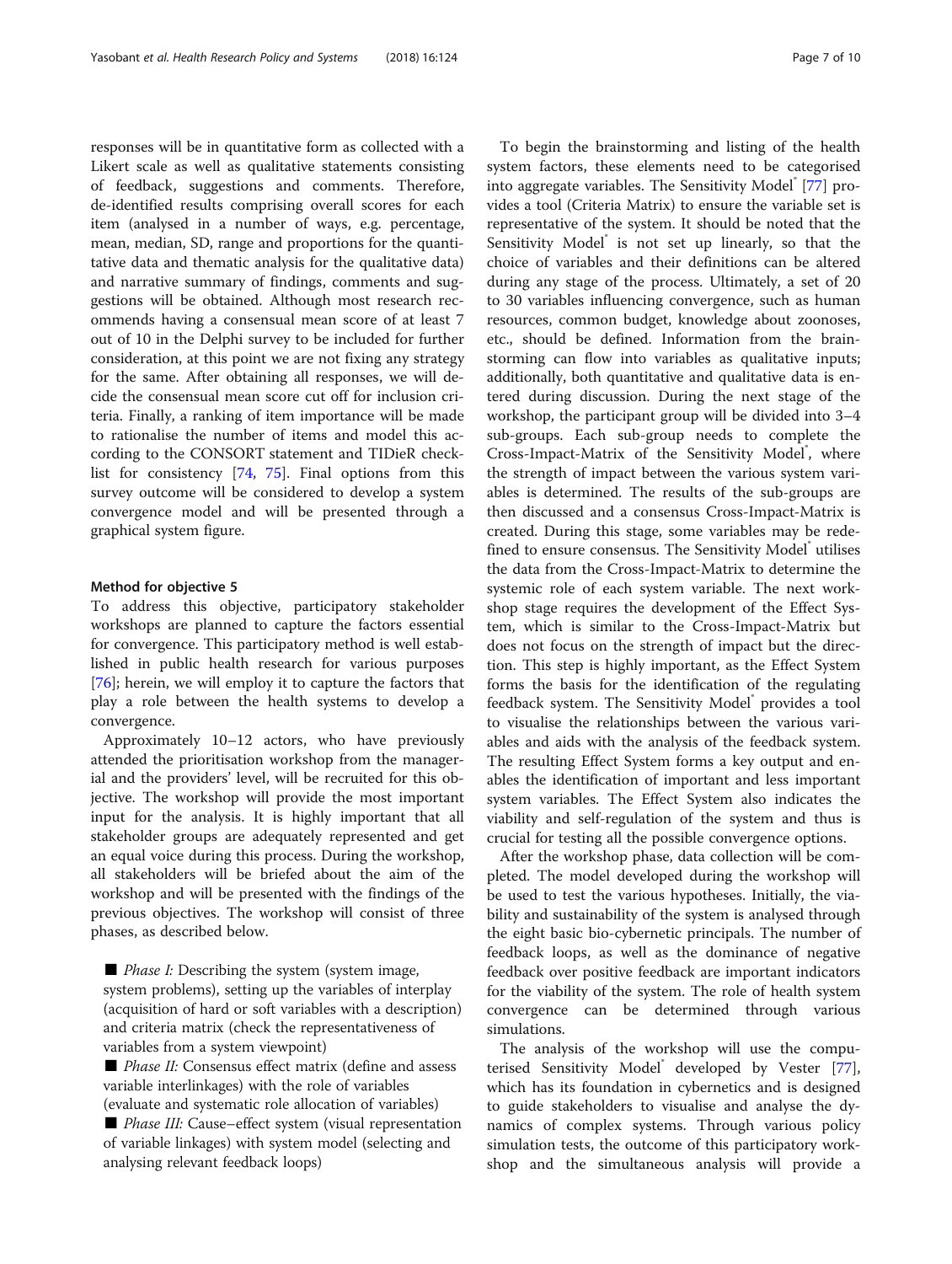<span id="page-7-0"></span>comprehensive and visual description of the variable interactions in the convergence of the health systems.

# Expected outcomes

The expected outcome from this study will be a system model for describing and enhancing convergence between the human and the animal health system, based on the factors that affect the convergence process for effective prevention and control of zoonotic diseases in Ahmedabad, India. This will provide an insight into the entry points for One Health thinking (exploring the points for horizontal linking) within the complex (public as well as private) health system at a city level.

As far as we can see, this will be the first study of its kind to understand the health system from a One Health perspective in an Indian city. With the synchronised objectives of this study, it will not only document the current degree of interaction between One Health stakeholders, but also develop a convergence model for the human and the animal health systems, which will facilitate the One Health approach at city level. Recommendations from this study could be a potential source for future One Health policy and planning.

#### Acknowledgements

The researcher would like to acknowledge officials from the Department of Health, Ahmedabad Municipal Corporation, the Department of Health and Family Welfare, Government of Gujarat, and the Department of Veterinary and Animal Husbandry, Government of Gujarat, India, for their technical inputs to strengthen this study protocol during the participatory workshop.

#### Funding

This study is funded by the Ministry of Culture and Science of North Rhine-Westphalia through One Health and Urban Transfromation project. Funders have no role in study designing and findings from this research.

#### Availability of data and materials

Data from this study will be available at the Center for Development Research (ZEF), Bonn, Germany, after the completion of this study. Researchers who meet the criteria for access to confidential data are encouraged to approach Dr Timo Falkenberg, Coordinator Fortschrittskolleg 'One Health', Center for Development Research (ZEF), Bonn, Genscherallee 3, 53,113 Bonn, Germany. Email: falkenberg@uni-bonn.de

#### Authors' contributions

All authors contributed equally to the development of this study. SY, WB, DS and TF participated in the conception and design of the protocol. SY drafted the first draft of the paper. WB, DS and TF critically reviewed the paper. All authors read and approved the final manuscript.

#### Ethics approval and consent to participate

Ethics approval has been obtained from the Research Ethics Committee, Center for Development Research (ZEF), University of Bonn, Germany, and the Institutional Ethics Committee of the Indian Institute of Public Health Gandhinagar, India.

#### Consent for publication

Not applicable.

#### Competing interests

The authors declare that they have no competing interests.

# Publisher's Note

Springer Nature remains neutral with regard to jurisdictional claims in published maps and institutional affiliations.

#### Author details

<sup>1</sup> Center for Development Research (ZEF), University of Bonn, Bonn, Germany <sup>2</sup>University of Cologne, Köln, Germany. <sup>3</sup>Indian Institute of Public Health Gandhinagar, Gujarat, India.

# Received: 4 November 2018 Accepted: 27 November 2018

#### References

- 1. Jones KE, Patel NG, Levy MA, Storeygard A, Balk D, Gittleman JL, et al. Global trends in emerging infectious diseases. Nature. 2008;451:990–3. <https://doi.org/10.1038/nature06536> .
- 2. Gebreyes WA, Dupouy-Camet J, Newport MJ, Oliveira CJB, Schlesinger LS, Saif YM, et al. The global one health paradigm: challenges and opportunities for tackling infectious diseases at the human, animal, and environment interface in low-resource settings. PLoS Negl Trop Dis. 2014;8: e3257. <https://doi.org/10.1371/journal.pntd.0003257> .
- 3. Vandersmissen A, Welburn SC. Current initiatives in One Health: consolidating the One Health Global Network. Rev Sci Tech. 2014;33:421–32.
- 4. Bidaisee S, Macpherson CNL. Zoonoses and One Health: a review of the literature. J Parasitol Res. 2014;2014:874345. [https://doi.org/10.1155/2014/](https://doi.org/10.1155/2014/874345) [874345](https://doi.org/10.1155/2014/874345) .
- 5. Salyer SJ, Silver R, Simone K, Barton Behravesh C. Prioritizing zoonoses for global health capacity building-themes from One Health Zoonotic Disease Workshops in 7 countries, 2014-2016. Emerg Infect Dis. 2017;23(13). [https://](https://doi.org/10.3201/eid2313.170418) [doi.org/10.3201/eid2313.170418](https://doi.org/10.3201/eid2313.170418) .
- 6. Mazet JAK, Clifford DL, Coppolillo PB, Deolalikar AB, Erickson JD, Kazwala RR. A "One Health" approach to address emerging zoonoses: the HALI project in Tanzania. PLoS Med. 2009;6:e1000190. [https://doi.org/10.1371/journal.](https://doi.org/10.1371/journal.pmed.1000190) [pmed.1000190](https://doi.org/10.1371/journal.pmed.1000190) .
- 7. Zinsstag J, Schelling E, Wyss K, Mahamat MB. Potential of cooperation between human and animal health to strengthen health systems. Lancet. 2005;366:2142–5. [https://doi.org/10.1016/S0140-6736\(05\)67731-8](https://doi.org/10.1016/S0140-6736(05)67731-8) .
- 8. Kakkar M, Abbas SS, Roadmap to Combat Zoonoses in India (RCZI) Initiative. One Health: moving from concept to reality. Lancet Infect Dis. 2011;11:808. [https://doi.org/10.1016/S1473-3099\(11\)70298-5](https://doi.org/10.1016/S1473-3099(11)70298-5) .
- 9. Degeling C, Johnson J, Kerridge I, Wilson A, Ward M, Stewart C, et al. Implementing a One Health approach to emerging infectious disease: reflections on the socio-political, ethical and legal dimensions. BMC Public Health. 2015;15:1307. <https://doi.org/10.1186/s12889-015-2617-1> .
- 10. Kahn LH. Confronting zoonoses, linking human and veterinary medicine. Emerg Infect Dis. 2006;12:556–61. <https://doi.org/10.3201/eid1204.050956> .
- 11. American Veterinary Medical Association. One Health: A New Professional Imperative. One Health Initiative Task Force; 2008. [https://www.avma.org/KB/](https://www.avma.org/KB/Resources/Reports/Documents/onehealth_final.pdf) [Resources/Reports/Documents/onehealth\\_final.pdf](https://www.avma.org/KB/Resources/Reports/Documents/onehealth_final.pdf). Accessed 17 Jan 2018.
- 12. Papadopoulos A, Wilmer S. One Health: A Primer; 2011. [http://ncceh.ca/](http://ncceh.ca/sites/default/files/One_Health_Primer_Nov_2011.pdf) [sites/default/files/One\\_Health\\_Primer\\_Nov\\_2011.pdf.](http://ncceh.ca/sites/default/files/One_Health_Primer_Nov_2011.pdf) Accessed 17 Jan 2018.
- 13. Conrad PA, Meek LA, Dumit J. Operationalizing a One Health approach to global health challenges. Comp Immunol Microbiol Infect Dis. 2013;36:211– 6. <https://doi.org/10.1016/j.cimid.2013.03.006> .
- 14. Lee K, Brumme ZL. Operationalizing the One Health approach: the global governance challenges. Health Policy Plan. 2013;28:778–85. [https://doi.org/](https://doi.org/10.1093/heapol/czs127) [10.1093/heapol/czs127](https://doi.org/10.1093/heapol/czs127) .
- 15. Kakkar M, Hossain S, Abbas SS. One Health: a perspective from the human health sector. Rev Sci Tech. 2014;33:407–12.
- 16. Queenan K. Roadmap to a One Health agenda 2030. CAB Reviews. 2017. <https://doi.org/10.1079/PAVSNNR201712014> .
- 17. Bögel K, Griffiths RB, Mantovani A. Intersectoral collaboration in animal and human health. Ann Ist Super Sanita. 1992;28:445–50.
- 18. Stöhr K, Meslin FX. The role of veterinary public health in the prevention of zoonoses. Arch Virol Suppl. 1997;13:207–18.
- 19. Islam MA. Zoonoses in Bangladesh: the role of veterinarian in public health. Bangladesh J Vet Med. 2014;12:93–8. [https://doi.org/10.3329/bjvm.v12i2.21257.](https://doi.org/10.3329/bjvm.v12i2.21257)
- 20. Schelling E, Bechir M, Ahmed MA, Wyss K, Randolph TF, Zinsstag J. Human and animal vaccination delivery to remote nomadic families, Chad. Emerg Infect Dis. 2007;13:373–9. <https://doi.org/10.3201/eid1303.060391> .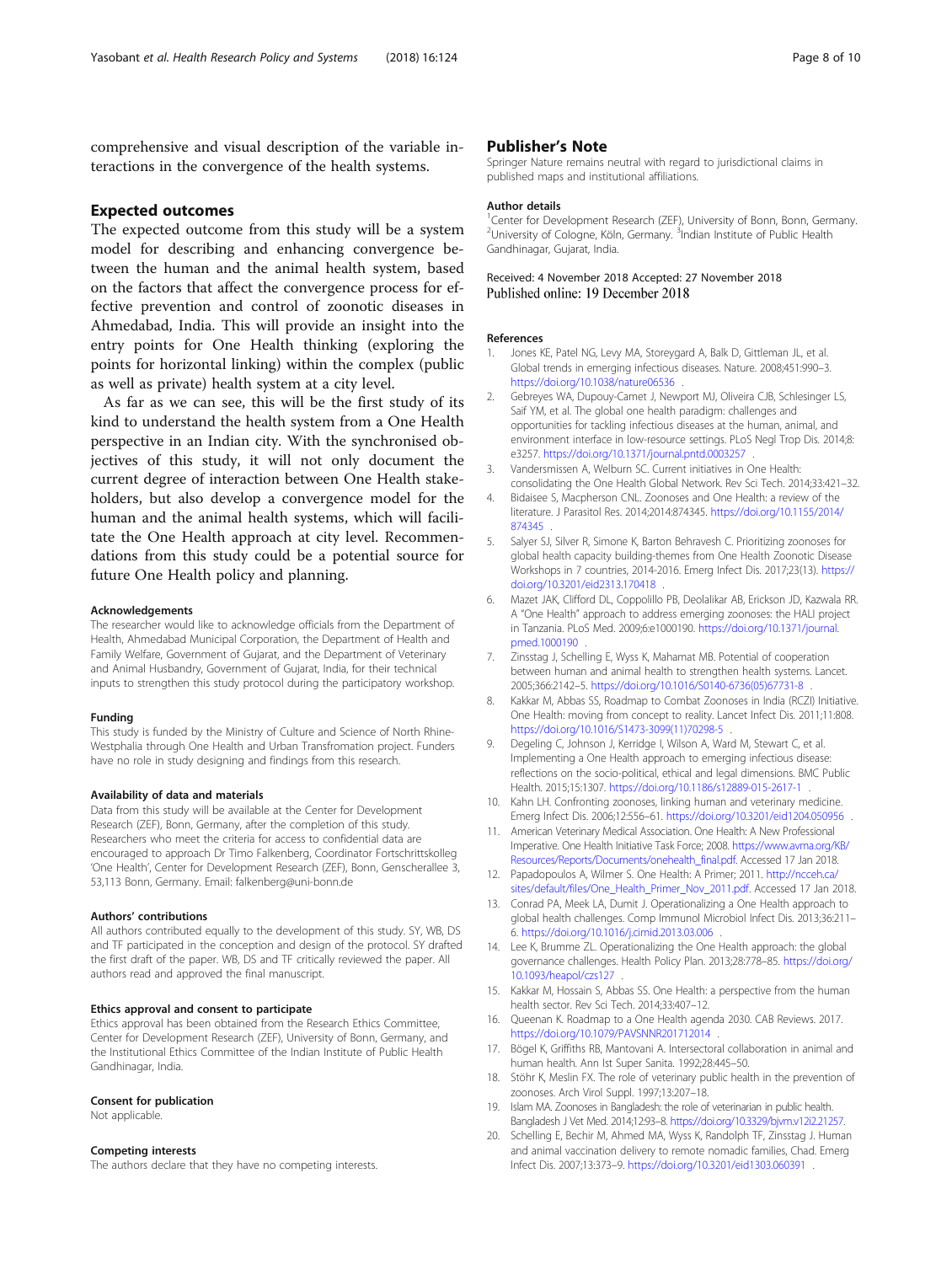- <span id="page-8-0"></span>21. Anholt RM, Stephen C, Copes R. Strategies for collaboration in the interdisciplinary field of emerging zoonotic diseases. Zoonoses Public Health. 2012;59:229-40. <https://doi.org/10.1111/j.1863-2378.2011.01449.x> .
- 22. One Health Bangladesh Secretariat. Strategic Framework for One Health Approach to Infectious Diseases in Bangladesh. Bangladesh; 2012. [http://](http://www.iedcr.gov.bd/pdf/files/One%20Health/Strategic_framework_for_One_Health_Bangladesh-26%20Jan.pdf) [www.iedcr.gov.bd/pdf/files/One Health/Strategic\\_framework\\_for\\_One\\_](http://www.iedcr.gov.bd/pdf/files/One%20Health/Strategic_framework_for_One_Health_Bangladesh-26%20Jan.pdf) [Health\\_Bangladesh-26 Jan.pdf.](http://www.iedcr.gov.bd/pdf/files/One%20Health/Strategic_framework_for_One_Health_Bangladesh-26%20Jan.pdf) Accessed 26 Jan 2018.
- 23. Sekar N, Shah NK, Abbas SS, Kakkar M. Research options for controlling zoonotic disease in India, 2010–2015. PLoS One. 2011;6:e17120. [https://doi.](https://doi.org/10.1371/journal.pone.0017120) [org/10.1371/journal.pone.0017120](https://doi.org/10.1371/journal.pone.0017120) .
- 24. Varma GBSNP. India needs "One Health" policy to eradicate zoonotic diseases. Nat India. 2014. <https://doi.org/10.1038/nindia.2014.97> .
- 25. Chatterjee P, Kakkar M, Chaturvedi S. Integrating one health in national health policies of developing countries: India's lost opportunities. Infect Dis Poverty. 2016;5:87. <https://doi.org/10.1186/s40249-016-0181-2> .
- 26. Blanchet K, Nam SL, Ramalingam B, Pozo-Martin F. Governance and capacity to manage resilience of health systems: towards a new conceptual framework. Int J Heal Policy Manag. 2017;6:431–5. [https://doi.org/10.15171/](https://doi.org/10.15171/ijhpm.2017.36) [ijhpm.2017.36](https://doi.org/10.15171/ijhpm.2017.36)
- 27. Leischow SJ, Best A, Trochim WM, Clark PI, Gallagher RS, Marcus SE, et al. Systems thinking to improve the public's health. Am J Prev Med. 2008;35(2 Suppl):S196–203. <https://doi.org/10.1016/j.amepre.2008.05.014> .
- 28. de Savigny D, Adam T. Systems Thinking for Health Systems Strengthening; 2009. [http://apps.who.int/iris/bitstream/10665/44204/1/9789241563895\\_eng.](http://apps.who.int/iris/bitstream/10665/44204/1/9789241563895_eng.pdf) [pdf](http://apps.who.int/iris/bitstream/10665/44204/1/9789241563895_eng.pdf). Accessed 22 Aug 2017.
- 29. Atun R. Health systems, systems thinking and innovation. Health Policy Plan. 2012;27(suppl 4):iv4–8. <https://doi.org/10.1093/heapol/czs088> .
- 30. Peters DH. The application of systems thinking in health: why use systems thinking? Heal Res Policy Syst. 2014;12:51. [https://doi.org/10.1186/1478-](https://doi.org/10.1186/1478-4505-12-51) [4505-12-51](https://doi.org/10.1186/1478-4505-12-51) .
- 31. Xie T, Liu W, Anderson BD, Liu X, Gray GC. A system dynamics approach to understanding the One Health concept. PLoS One. 2017;12:e0184430. <https://doi.org/10.1371/journal.pone.0184430> .
- 32. Checkland P. From optimizing to learning: a development of systems thinking for the 1990s. J Oper Res Soc. 1985;36:757. [https://doi.org/10.2307/](https://doi.org/10.2307/2582164) [2582164](https://doi.org/10.2307/2582164)
- 33. Adam T, de Savigny D. Systems thinking for strengthening health systems in LMICs: need for a paradigm shift. Health Policy Plan. 2012;27(suppl 4):iv1– 3. <https://doi.org/10.1093/heapol/czs084> .
- 34. Koskinen KU. Systemic view and systems thinking. In: Knowledge Production in Organizations. Heidelberg: Springer International Publishing; 2013. p. 13–30. [https://doi.org/10.1007/978-3-319-00104-3\\_3](https://doi.org/10.1007/978-3-319-00104-3_3) .
- 35. Ahmedabad Municipal Corporation. Ahmedabad City: Ahmedabad Municipal Corporation. About Ahmedabad City. 2017. [https://ahmedabadcity.gov.in/](https://ahmedabadcity.gov.in/portal/jsp/Static_pages/about_us.jsp) [portal/jsp/Static\\_pages/about\\_us.jsp.](https://ahmedabadcity.gov.in/portal/jsp/Static_pages/about_us.jsp) Accessed 2 Jan 2018.
- 36. Ministry of Home Affairs, Government of India. Office of the Registrar General and Census Commissioner, India. Indian Census 2011. 2011. [http://](http://www.censusindia.gov.in/) [www.censusindia.gov.in/](http://www.censusindia.gov.in/). Accessed 2 Jan 2018.
- 37. Gupta I, Bhatia M. The Indian Health Care System. 2013. [http://international.](http://international.commonwealthfund.org/countries/india/) [commonwealthfund.org/countries/india/](http://international.commonwealthfund.org/countries/india/). Accessed 2 Jan 2018.
- 38. Ahmedabad District Panchayat, Government of Gujarat. Ahmedabad District Panchayat. 2017. [https://ahmedabaddp.gujarat.gov.in/ahmedabad/sakhao/](https://ahmedabaddp.gujarat.gov.in/ahmedabad/sakhao/pashupalan-shakha/prastavna.htm) [pashupalan-shakha/prastavna.htm](https://ahmedabaddp.gujarat.gov.in/ahmedabad/sakhao/pashupalan-shakha/prastavna.htm). Accessed 2 Jan 2018.
- 39. Royston G, Dost A, Townshend J, Turner H. Using system dynamics to help develop and implement policies and programmes in health care in England. Syst Dyn Rev. 1999;15:293–313.
- 40. Ghaffarzadegan N, Lyneis J, Richardson GP. How small system dynamics models can help the public policy process. Syst Dyn Rev. 2011;27:22–44. <https://doi.org/10.1002/sdr.442> .
- 41. Ng V, Sargeant JM. Prioritizing Zoonotic Diseases: Differences in Perspectives Between Human and Animal Health Professionals in North America. Zoonoses Public Health. 2016;63:196–211. <https://doi.org/10.1111/zph.12220> .
- 42. Pieracci EG, Hall AJ, Gharpure R, Haile A, Walelign E, Deressa A, et al. Prioritizing zoonotic diseases in Ethiopia using a one health approach. One Health. 2016;2:131–5. <https://doi.org/10.1016/J.ONEHLT.2016.09.001> .
- 43. Rist CL, Arriola CS, Rubin C. Prioritizing zoonoses: a proposed one health tool for collaborative decision-making. PLoS One. 2014;9:e109986. [https://](https://doi.org/10.1371/journal.pone.0109986) [doi.org/10.1371/journal.pone.0109986](https://doi.org/10.1371/journal.pone.0109986) .
- 44. Saaty TL. Decision Making with the Analytic Hierarchy Process. 2008. [http://](http://www.rafikulislam.com/uploads/resourses/197245512559a37aadea6d.pdf) [www.rafikulislam.com/uploads/resourses/197245512559a37aadea6d.pdf](http://www.rafikulislam.com/uploads/resourses/197245512559a37aadea6d.pdf). Accessed 8 Oct 2018.
- 45. Schiller C, Winters M, Hanson HM, Ashe MC. A framework for stakeholder identification in concept mapping and health research: a novel process and its application to older adult mobility and the built environment. BMC Public Health. 2013;13:428. <https://doi.org/10.1186/1471-2458-13-428> .
- 46. Leventon J, Fleskens L, Claringbould H, Schwilch G, Hessel R. An applied methodology for stakeholder identification in transdisciplinary research. Sustain Sci. 2016;11:763–75. [https://doi.org/10.1007/s11625-](https://doi.org/10.1007/s11625-016-0385-1) [016-0385-1](https://doi.org/10.1007/s11625-016-0385-1) .
- 47. Mulvaney K, Tenbrink M. The Need for Systematic Identification of Stakeholders for Public Engagement with Environmental Research. International Symposium for Society and Resource Management. Charleston, SC; 2015. [https://cfpub.epa.gov/si/si\\_public\\_record\\_report.](https://cfpub.epa.gov/si/si_public_record_report.cfm?dirEntryId=308316) [cfm?dirEntryId=308316](https://cfpub.epa.gov/si/si_public_record_report.cfm?dirEntryId=308316). Accessed 27 Feb 2018.
- 48. Kumar V, Rahman Z, Kazmi AA. Stakeholder identification and classification: a sustainability marketing perspective. Manag Res Rev. 2016;39:35–61. [https://doi.org/10.1108/MRR-09-2013-0224.](https://doi.org/10.1108/MRR-09-2013-0224)
- 49. Creswell J, Plano Clark V. Designing and Conducting Mixed Methods Research. London: Sage Publications Ltd.; 2007.
- 50. Lincoln YS, Guba EG. Naturalistic Inquiry. New York: SAGE Publications, Inc.; 1985.
- 51. Tong A, Sainsbury P, Craig J. Consolidated criteria for reporting qualitative research (COREQ): a 32-item checklist for interviews and focus groups. Int J Qual Health Care. 2007;19:349–57.
- 52. ATLAS.ti Development Team. ATLAS.ti. 1999. <https://atlasti.com/>. Accessed 17 Sep 2017.
- 53. Hyder A, Syed S, Puvanachandra P, Bloom G, Sundaram S, Mahmood S, et al. Stakeholder analysis for health research: Case studies from low- and middle-income countries. Public Health. 2010;124:159–66. [https://doi.org/10.](https://doi.org/10.1016/j.puhe.2009.12.006) [1016/j.puhe.2009.12.006](https://doi.org/10.1016/j.puhe.2009.12.006) .
- 54. Varvasovszky Z, Brugha R. How to do (or not to do)... A stakeholder analysis. Health Policy Plan. 2000;15:338–45.
- 55. Bryson JM. What to do when stakeholders matter. Public Manag Rev. 2004; 6:21–53. <https://doi.org/10.1080/14719030410001675722> .
- 56. Ackermann F, Eden C. Strategic Management of Stakeholders: Theory and Practice. Long Range Plan. 2011;44:179–96. <https://doi.org/10.1016/J.LRP.2010.08.001> .
- 57. Schoen MW, Moreland-Russell S, Prewitt K, Carothers BJ. Social network analysis of public health programs to measure partnership. Soc Sci Med. 2014;123:90–5. <https://doi.org/10.1016/j.socscimed.2014.10.057> .
- 58. Long JC, Cunningham FC, Carswell P, Braithwaite J. Patterns of collaboration in complex networks: the example of a translational research network. BMC Health Serv Res. 2014;14:225. <https://doi.org/10.1186/1472-6963-14-225> .
- 59. Luke DA, Harris JK. Network analysis in public health: history, methods, and applications. Annu Rev Public Health. 2007;28:69–93. [https://doi.org/10.](https://doi.org/10.1146/annurev.publhealth.28.021406.144132) [1146/annurev.publhealth.28.021406.144132](https://doi.org/10.1146/annurev.publhealth.28.021406.144132) .
- 60. Blanchet K, James P. How to do (or not to do) ... a social network analysis in health systems research. Health Policy Plan. 2012;27:438–46. [https://doi.org/](https://doi.org/10.1093/heapol/czr055) [10.1093/heapol/czr055](https://doi.org/10.1093/heapol/czr055) .
- 61. Hennig M, Brandes U, Pfeffer J, Mergel I. Studying Social Networks: A Guide to Empirical Research. Frankfurt: Campus Verlag; 2012.
- 62. Harris JK, Luke DA, Burke RC, Mueller NB. Seeing the forest and the trees: Using network analysis to develop an organizational blueprint of state tobacco control systems. Soc Sci Med. 2008;67:1669–78. [https://doi.org/10.](https://doi.org/10.1016/J.SOCSCIMED.2008.07.013) [1016/J.SOCSCIMED.2008.07.013](https://doi.org/10.1016/J.SOCSCIMED.2008.07.013) .
- 63. Scott J. Social network analysis. Sociology. 1988;22:109–27. [https://doi.org/](https://doi.org/10.1177/0038038588022001007) [10.1177/0038038588022001007](https://doi.org/10.1177/0038038588022001007) .
- 64. Borgatti S, Mehra A, Brass D, Labianca G. Network analysis in the social sciences. Science. 2009;323:892–5. <https://doi.org/10.1126/science.1165821> .
- 65. Webb C, Bodin Ö. A network perspective on modularity and control of flow in robust systems - Stockholm Resilience Centre. In: Norberg J, Cumming G, editors. Complexity Theory for a Sustainable Future. New York: Columbia Press; 2008. p. 85–118. [http://www.stockholmresilience.org/publications/](http://www.stockholmresilience.org/publications/artiklar/2010-01-05-a-network-perspective-on-modularity-and-control-of-flow-in-robust-systems.html) [artiklar/2010-01-05-a-network-perspective-on-modularity-and-control-of](http://www.stockholmresilience.org/publications/artiklar/2010-01-05-a-network-perspective-on-modularity-and-control-of-flow-in-robust-systems.html)[flow-in-robust-systems.html](http://www.stockholmresilience.org/publications/artiklar/2010-01-05-a-network-perspective-on-modularity-and-control-of-flow-in-robust-systems.html). Accessed 27 Feb 2018.
- 66. Borgatti SP, Everett MG, Freeman L. Ucinet for Windows: Software for Social Network Analysis; 2002. <https://sites.google.com/site/ucinetsoftware/home>. Accesssed 19 Feb 2018.
- 67. Finch J. The vignette technique in survey research. Sociology. 1987;21:105– 14. <https://doi.org/10.1177/0038038587021001008> .
- 68. Evans SC, Roberts MC, Keeley JW, Blossom JB, Amaro CM, Garcia AM, et al. Vignette methodologies for studying clinicians' decision-making: validity, utility, and application in ICD-11 field studies. Int J Clin Heal Psychol. 2015; 15:160–70. [https://doi.org/10.1016/J.IJCHP.2014.12.001.](https://doi.org/10.1016/J.IJCHP.2014.12.001)